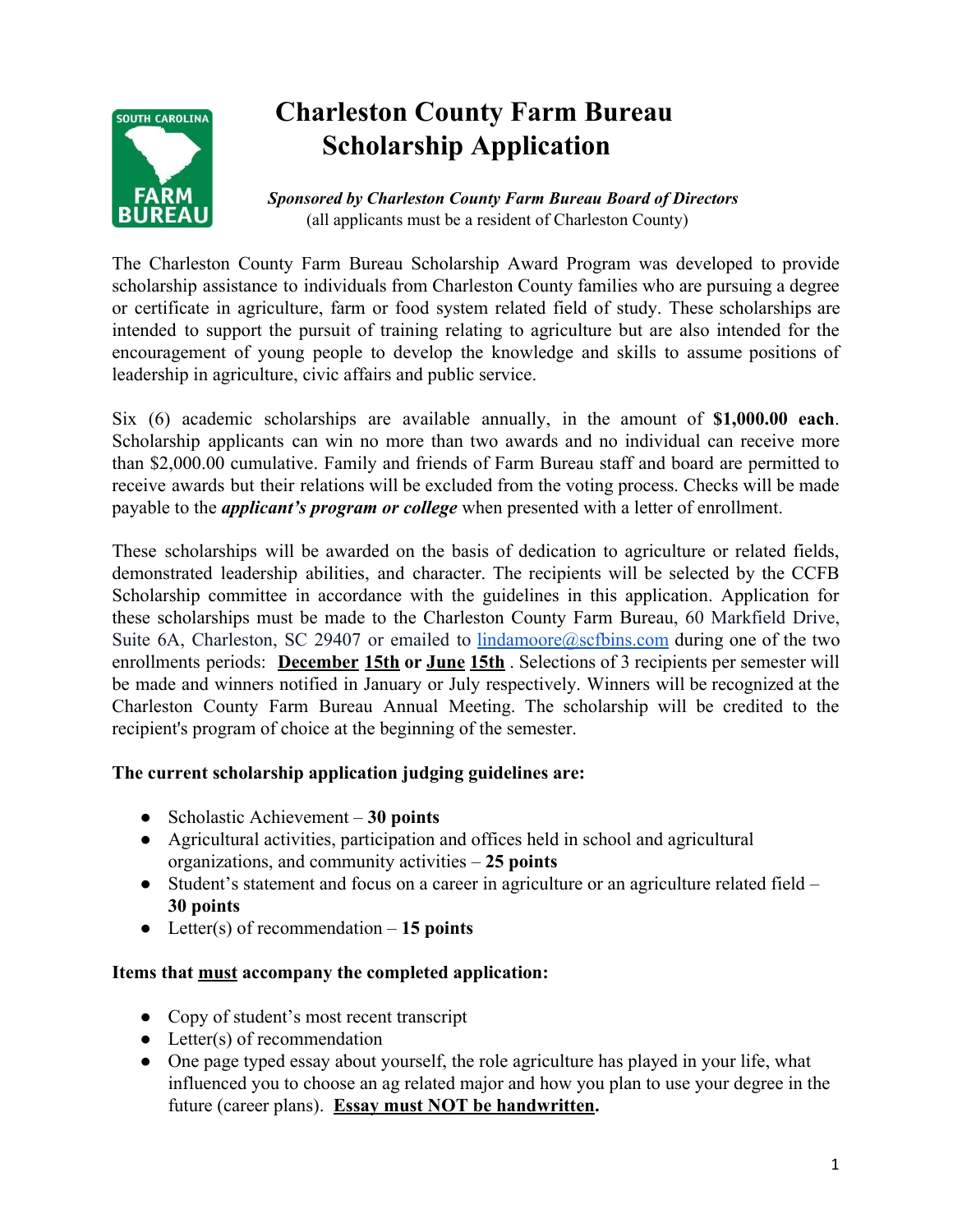# **APPLICANT INFORMATION - Please print legibly**

| Have you previously received a scholarship from Farm Bureau? _ Yes _ No |  |
|-------------------------------------------------------------------------|--|
| Parent's Name and Addresses (If under the age of 18)                    |  |
|                                                                         |  |
|                                                                         |  |
| <b>HIGH SCHOOL INFORMATION</b>                                          |  |
|                                                                         |  |
|                                                                         |  |
| Intended Major                                                          |  |
|                                                                         |  |
| GPA<br><u> 1980 - Jan Stein Berlin, amerikan berlin besteht a</u>       |  |
| <b>School Activities</b>                                                |  |
|                                                                         |  |
|                                                                         |  |
|                                                                         |  |
|                                                                         |  |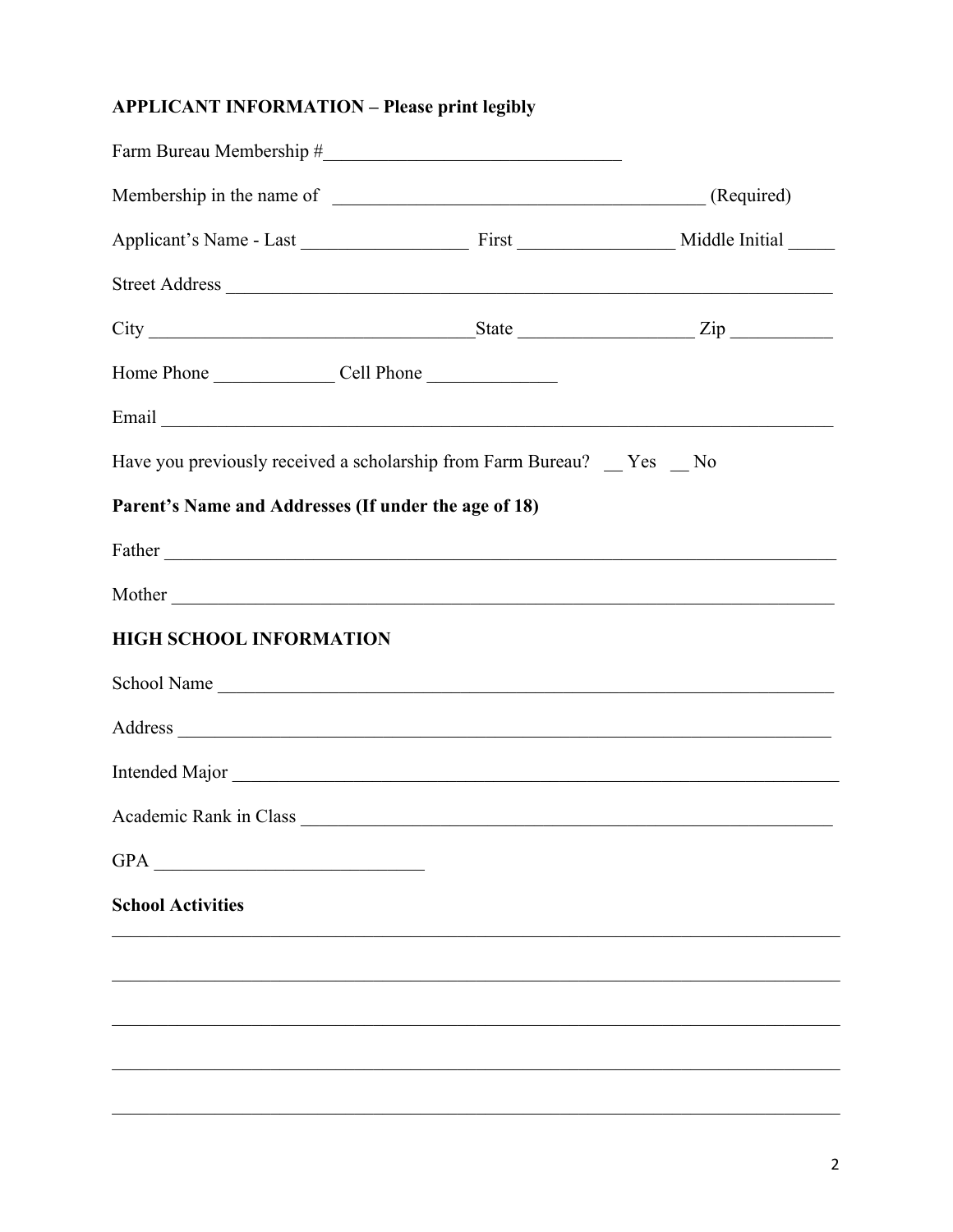## **HIGHER EDUCATION**

| School Name                                                                                                          |  |  |
|----------------------------------------------------------------------------------------------------------------------|--|--|
|                                                                                                                      |  |  |
|                                                                                                                      |  |  |
| Ag Related Minor                                                                                                     |  |  |
| Class Status / Freshman ______ Sophomore _______ Junior ______ Senior ______                                         |  |  |
| Cumulative Grade Point Ratio                                                                                         |  |  |
| Previous Semester GPA                                                                                                |  |  |
| <b>ACADEMIC AWARDS RECEIVED</b>                                                                                      |  |  |
| <u> 1989 - Johann Barn, amerikan basar basa dalam basa dalam basa dalam basa dalam basa dalam basa dalam basa da</u> |  |  |
|                                                                                                                      |  |  |
|                                                                                                                      |  |  |
|                                                                                                                      |  |  |
|                                                                                                                      |  |  |
|                                                                                                                      |  |  |
| a se de la construcción de la construcción de la construcción de la construcción de la construcción de la cons       |  |  |
|                                                                                                                      |  |  |
| <b>SCHOOL ACTIVITIES</b>                                                                                             |  |  |
|                                                                                                                      |  |  |
|                                                                                                                      |  |  |

a se provincia de la construcción de la construcción de la construcción de la construcción de la construcción

 $\overline{\phantom{a}}$